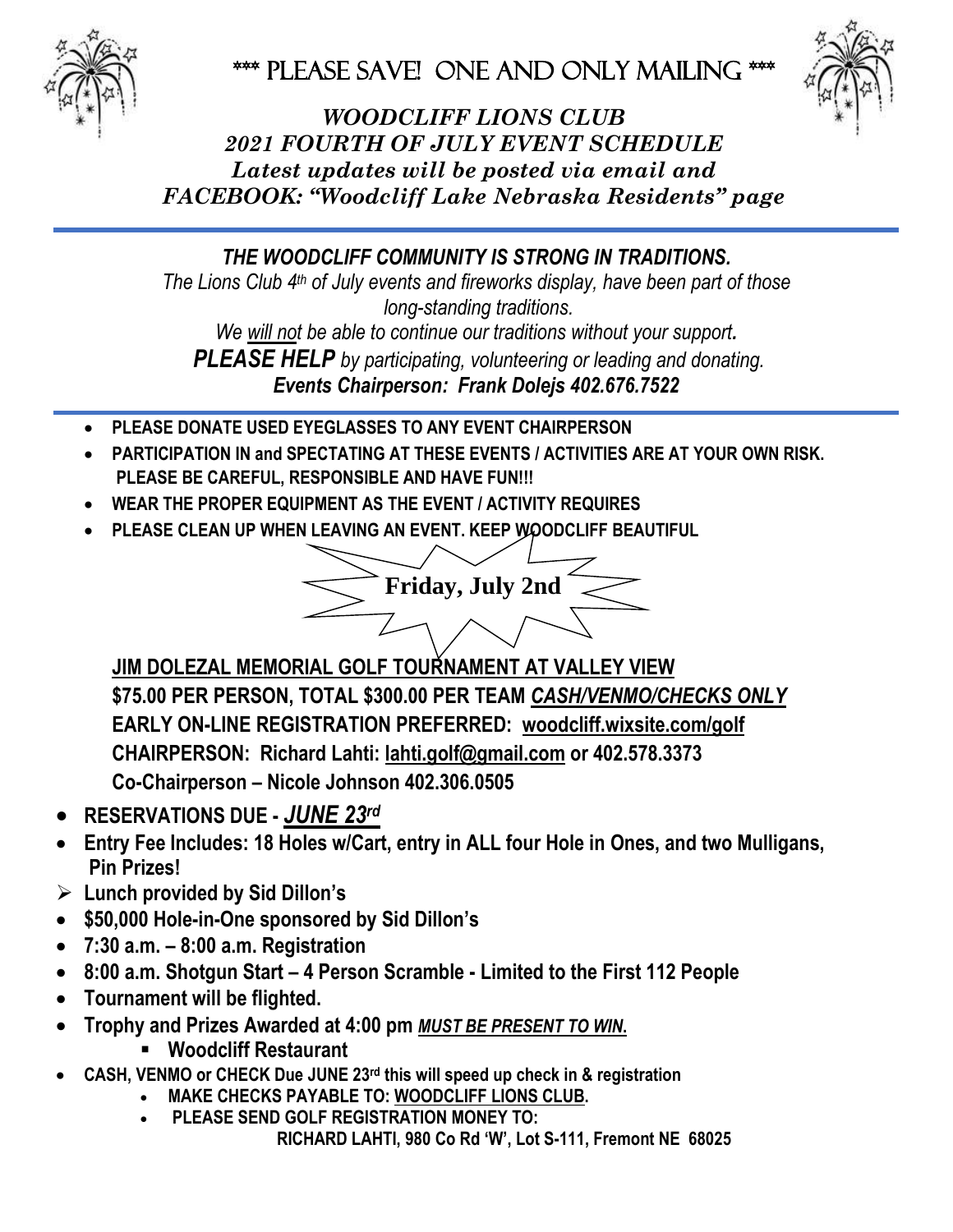# **VENMO Payments**

**to Mardy-Gardner Please include "purpose" in comments Golf & team name, Event, or Fireworks & lot number**

**Saturday July 3rd** SAND VOLLEYBALL

**Chairperson – Terry McGovern 402.677.3640 or email [tmcgovern7@outlook.com](mailto:tmcgovern7@outlook.com)** Pre-Register 9:30 a.m. Start at 10:00 a.m. Entry Fee \$15.00 per team & T-Shirts to 1<sup>st</sup>, 2<sup>nd</sup> & 3<sup>rd</sup> place.

**WOODCLIFF LIONS CLUB 3-ON-3 BASKETBALL TOURNAMENT (BASKETBALL COURT) Chairperson – Scott Werth 402.720.0851 or email scott.werth@buckle.com** Pre-Register 9:30 a.m. Start at 10:00 a.m. Entry Fee \$15.00 per team T-Shirts to 1<sup>st</sup>, 2<sup>nd</sup> & 3<sup>rd</sup> place.

**CHILDREN'S EVENTS (PLAYGROUND NEXT TO HORSESHOE PIT) Chairpersons – Steve and Lori Rohrig 402.618.3323 email: lorirohrig@cox.net Woodcliff Leo Cubs Club**

Starts at 11:30 a.m. - Kids games, activities, hot dogs/chips by the Horseshoe Pits

PLEASE DONATE USED GLASSES

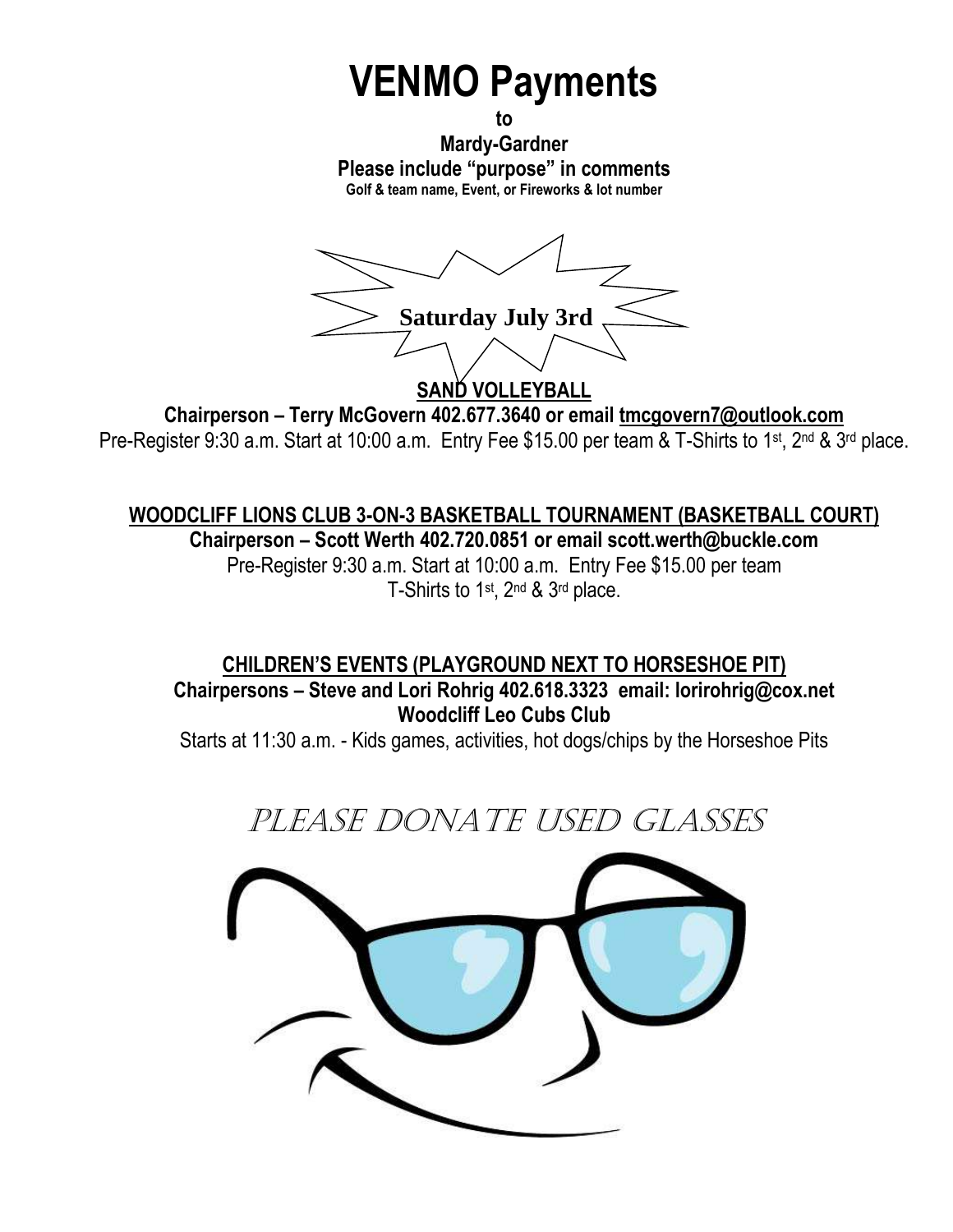

Display will be shot off from County Road 10

### **FIREWORKS DONATIONS ARE NEEDED AND ALWAYS APPRECIATED**

- ➢ **Hopefully, the tradition of our Lions Club members personally stopping by to collect donations and say THANK YOU can continue this year.**
- ➢ **Due to the current health concerns,**
- ➢ **We would like to reduce any risk** 
	- o **Woodcliff Lions Club appreciates your donation by VENMO, mail or drop off in the secured mailbox on the front porch at the address listed**
	- o **Please complete the form and return it with your donation in the** *enclosed envelope***:**
	- o **Checks payable to: Woodcliff Lions Club**
		- **Cyndee Earl 980 County Road W, Lot S1197 Fremont NE 68025**
- $\triangleright$  Thank you in advance for your generous donation

## **VENMO Payments**

**to**

**Mardy-Gardner Please include "purpose" in comments Golf & team name, Event, or Fireworks & lot number**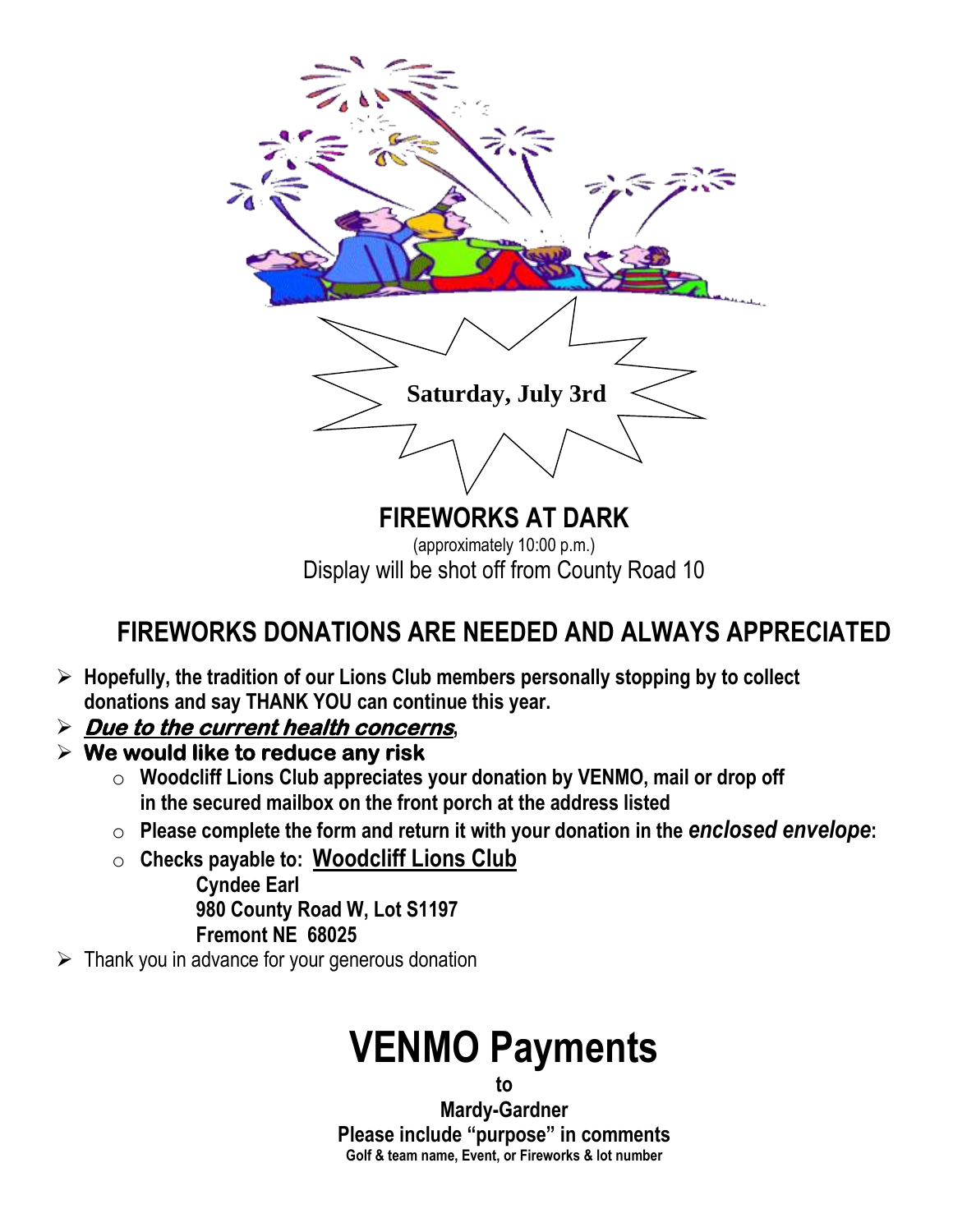

#### **HORSESHOE TOURNAMENT (HORSESHOE PITS) Chairperson – Tommy Pithan 402.216.7349 or email [tommytrp3@gmail.com](mailto:trp3@cox.net)** Pre-Register 8:30 a.m. Start at 9:00 a.m. Fee \$5.00 per team. Double Elimination and Food Served Cash Prizes \$40.00 – 1 st Place / \$25.00 – 2nd Place / \$10.00 – 3rd Place

**MUD VOLLEYBALL (END OF AIRPORT ROAD)-SINGLE ELIMINATION Chairpersons – Mike German 402.972.0667 email [german\\_construction@yahoo.com](mailto:german_construction@yahoo.com) Dave Seefus 402.213.3825 [seefuselectric@gmail.com](mailto:seefuselectric@gmail.com) Pre-Register at 9:30 a.m. Start at 10:00 a.m.** Entry Fee \$15.00 per team & T-Shirts to 1<sup>st</sup>, 2<sup>nd</sup> & 3<sup>rd</sup> place

**FISHING TOURNAMENT (WOODCLIFF LAKES ASSOCIATION OFFICE) Chairperson – Dan Reeg 402.206.9939 or email [danreeg00@gmail.com](mailto:danreeg00@gmail.com)** Pre-Register 9:30 a.m. Start at 10:00 a.m. – Ends 1:00 p.m.

### PLEASE DONATE USED GLASSES

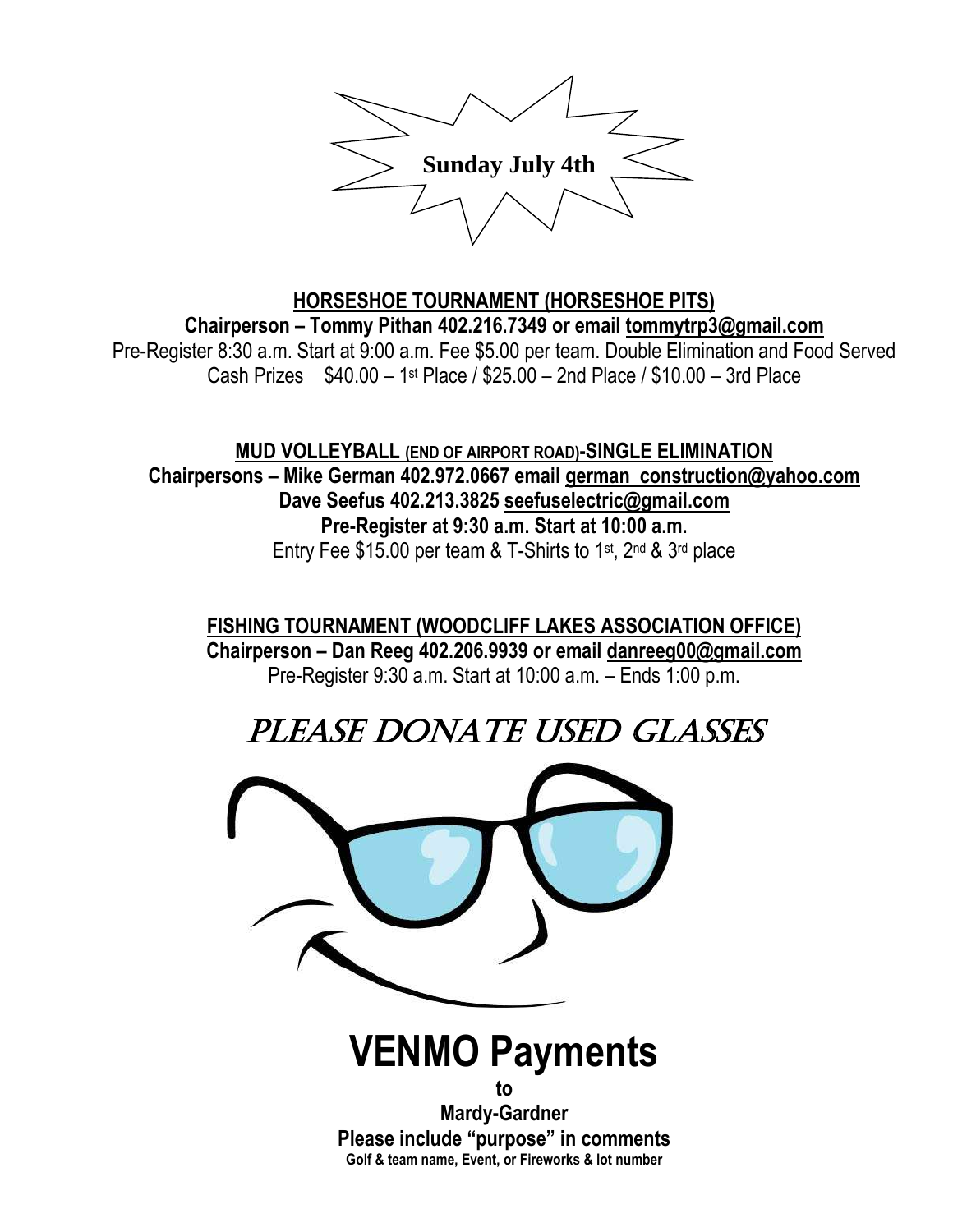

**WOODCLIFF LIONS CLUB FUN RUN--MEET AT POEHLING COMMUNITY CENTER Chairperson – Pat Poehling 402.721.0081 or email [woodcliff1@aol.com](mailto:woodcliff1@aol.com) Pre-Register 8:15 a.m.** T-Shirts to first 50 participating runners **Start at 8:30 a.m.**

#### **WOODCLIFF TOY PARADE AROUND THE LAKE - MEET AT THE COMMUNITY CENTER**

**Meet at 1:45 p.m. - Start at 2:00 p.m.**

**Chair: Mary Stoffel 402.677.7854 email: [marystoffel2468@yahoo.com](mailto:marystoffel2468@yahoo.com)**

**Decorate your favorite TOY, ATV or Golf Cart for a Parade around the perimeter roads of Woodcliff.**

**Fee of \$5.00 per Toy or DONATED USED EYEGLASSES** Main Lake Roads & Accessible Cove Roads Only – Theme is Patriotic or Current Events **Cash Prizes** 1 st Place - \$25.00 / 2nd Place - \$20.00 / 3rd Place - \$15.00

Security will be leading the Parade and ALL Woodcliff RULES will be enforced during the parade

#### **STACIA SIEMER MEMORIAL DRIVE FOR CANCER**

**2:00-4:00 PM**

**Chairperson – Jeff Wagner 402.720.6531 or email: [wagnerjro@aol.com](mailto:wagnerjro@aol.com)** Look for the Golf Tee Pad along Platte Shore Drive Target with Prizes Awarded Clubs provided or Bring Your Own Club \$1.00 per ball -- Biodegradable Golf Balls Provided

# **VENMO Payments**

**to**

**Mardy-Gardner Please include "purpose" in comments Golf & team name, Event, or Fireworks & lot number**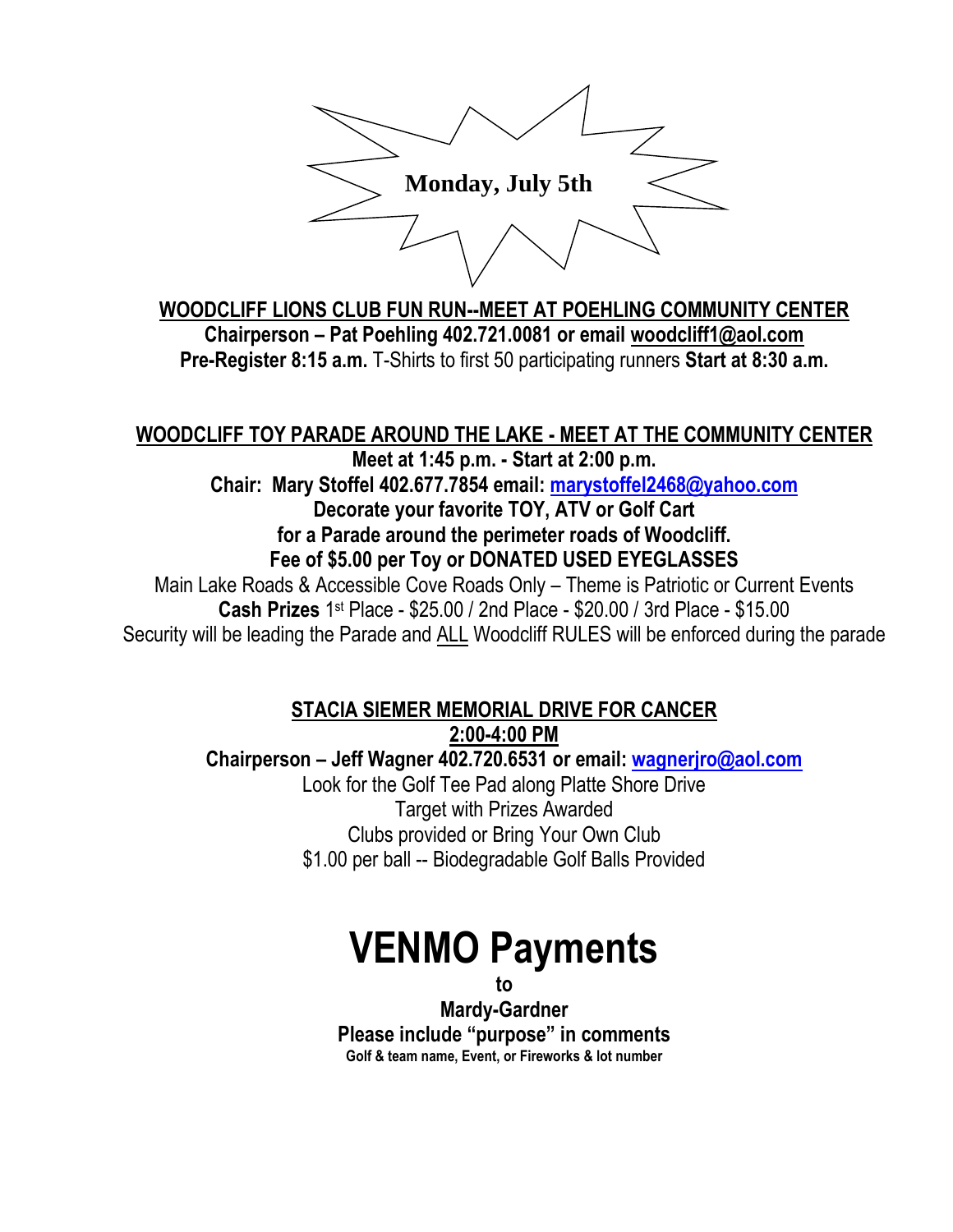

### WE WANT YOU TO BE A WOODCLIFF LION

PLEASE JOIN Contact Any Member



## 2021 Calendar of Events

| <b>FRIDAY</b>     | <b>SATURDAY</b>       | <b>SUNDAY</b>         | <b>MONDAY</b>     |
|-------------------|-----------------------|-----------------------|-------------------|
| <b>JULY 2ND</b>   | <b>JULY 3RD</b>       | <b>JULY 4th</b>       | <b>JULY 5th</b>   |
| <b>GOLF</b>       | <b>SAND</b>           | <b>HORSESHOES</b>     | <b>FUN RUN</b>    |
| 7:30 Registration | <b>VOLLEYBALL</b>     | 8:30 Registration     | 8:15 Registration |
| 8:00 SHOTGUN      | 9:30 Registration     | 9:00 PLAY             | 8:30 RUN          |
| <b>START</b>      | 10:00 PLAY            |                       |                   |
|                   | <b>3V3 BASKETBALL</b> | <b>MUD VOLLEYBALL</b> | <b>TOY Parade</b> |
|                   | 9:30 Registration     | 9:30 Registration     | 1:45 Registration |
|                   | 10:00 PLAY            | <b>10:00 PLAY</b>     | 2:00 PARADE       |
|                   | <b>CHILDREN'S</b>     | <b>FISHING</b>        | <b>DRIVE</b>      |
|                   | <b>EVENTS</b>         | <b>TOURNAMENT</b>     | <b>FOR CANCER</b> |
|                   | 11:30-12:30           | 9:30 Registration     | $2:00 - 4:00$     |
|                   |                       | 10:00 GO FISH         |                   |
|                   | $10:00$ pm            |                       |                   |
|                   | <b>Fireworks</b>      |                       |                   |